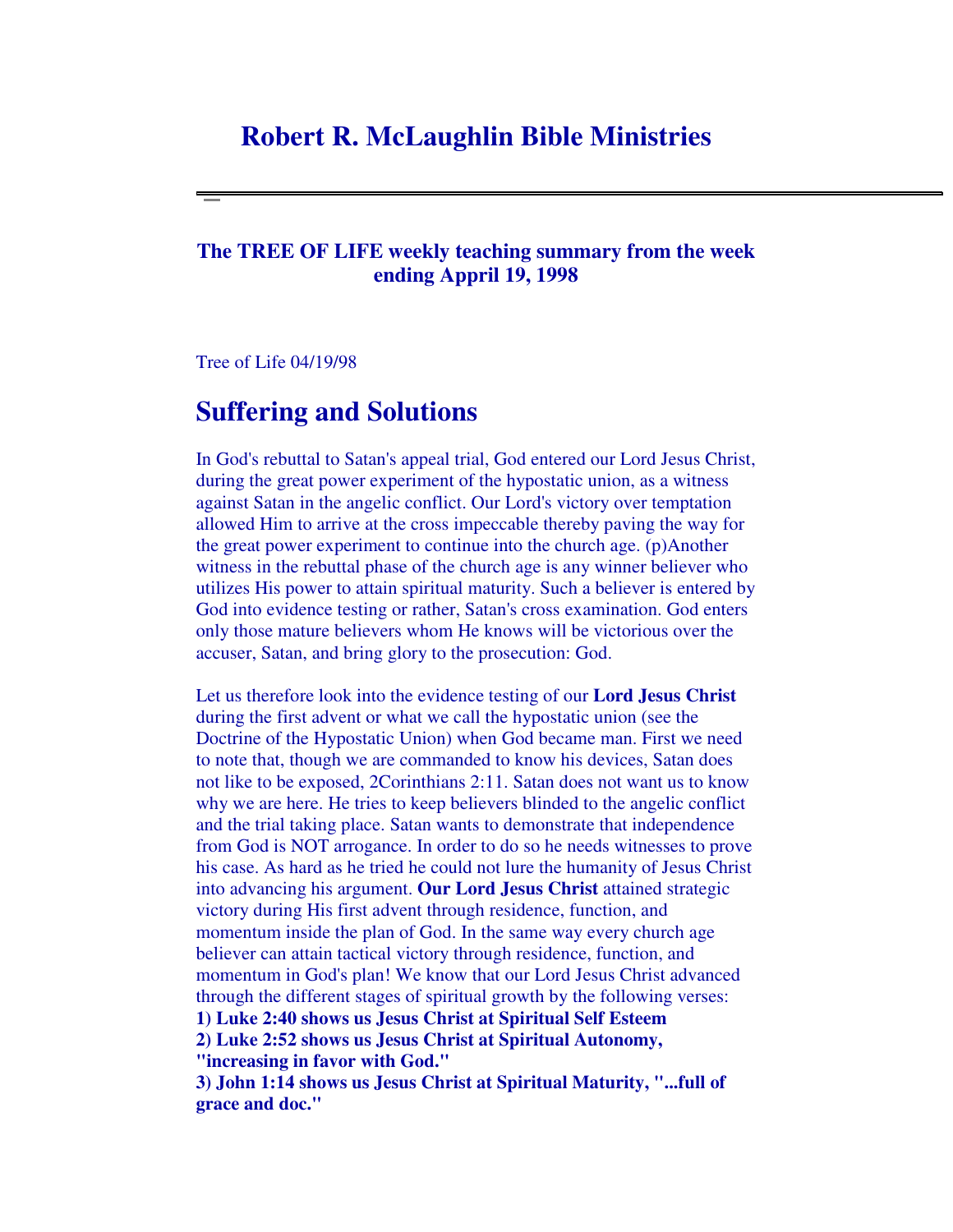Between the resurrection of Christ and the resurrection of the Church, we find more power available to every believer than in any previous era of human history. The same power which Jesus Christ opted to use is the same power we are offered use of! He did not use any attribute of His deity independently from the Father's plan. He did not rely on His own power but lived by faith and employed the power of God the Holy Spirit and the power of the Word of God. In so doing, He became our example of how to live and execute the spiritual life. We are not to live the spiritual life by our own power but by the power of God the Holy Spirit and the power of the Word of God, John 4:24, **"God is worshipped in Spirit and Truth."**

Dislodge the idea from your thinking that it was easier for Christ to bear temptations because He was God. All His undeserved suffering and all His spiritual testing took place in His humanity. He cultivated spiritual power in His humanity just as we can do. He never once relied on His deity to get Him through temptations. In fact, His temptations were far greater than we could ever bear, Hebrews 4:15! As we are to refrain from using our human power, He voluntarily refrained from using His own divine power, His deity!! Through total reliance on God's provisions for power (the ministry of God the Holy Spirit & Bible doctrine) Jesus Christ remained impeccable while on earth and offered Himself without blemish to the Father, Hebrews 9:14. He became the perfect sin offering in place of us. Especially upon the cross we see a perfect demonstration of divine power in action. There, while bearing the excruciating pain for spiritual death and the payment for our sins, does He exhibit how to handle all suffering we may encounter. In fact, it is through such sufferings that He executed God's plan and was perfected spiritually. We then should expect and even embrace sufferings that they may mature our spiritual life and glorify God! The very power that our Lord Jesus Christ appropriated in suffering and prevailed with has now been consigned to each church age believer.

God's rebuttal phase continues in us, He says to Satan in effect, watch My winner believers use My provisions and My power as did My Son to advance to maturity and bring glory to Me. Satan says in effect, 'we shall see if they can stand up to the sufferings I implement and still remain faithful to You.' And unfortunately most believers do become casualties in the angelic conflict simply because they cannot handle conflicts and sufferings. No faith means no ability to feel or see beyond the present moment. To such a one, the suffering now being experienced is all encompassing and must be eliminated. This is the thinking of a loser believer, quite unlike the thinking of our Lord Jesus Christ which is highly profiled during His time of evidence testing, Matthew 4:1-10.

There are two types of evidence testing which Satan is allowed to choose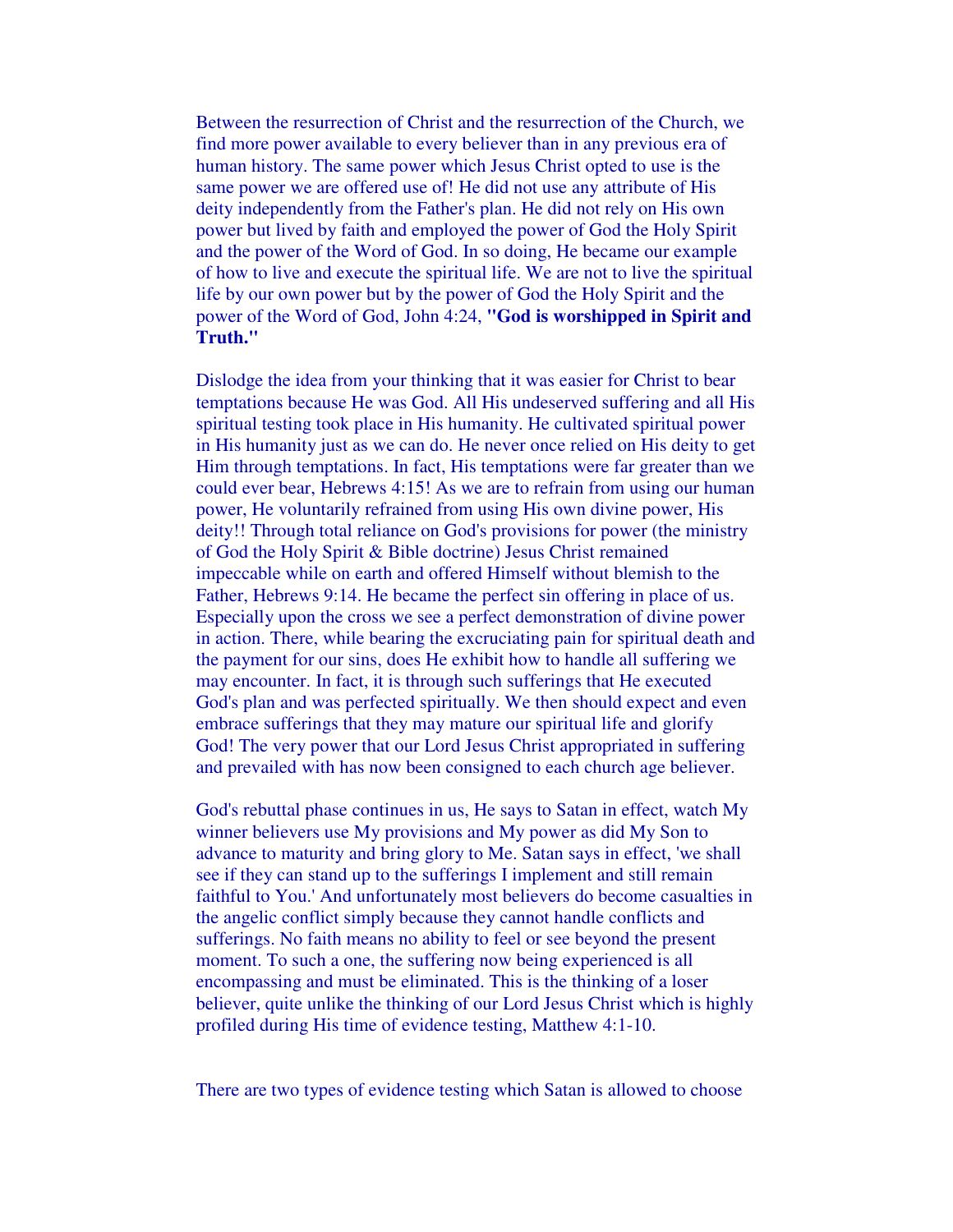from for the witness that God enters on the stand. 1) The first type of Evidence Testing consists of three parts: a) Testing the mature believer's relationship with God the Holy Spirit as we find in our Lord's case in Matthew 4:1-4 and Luke 4:4. b) Testing the mature believer's relationship to the word of God as we find in our Lord's case in Matthew 4:5-7 and Luke 4:5-7. c) Testing the mature believer's relationship to the plan of God as we find in our Lord's case in Matthew 4:8-10 and Luke 4:8-11. 2) The second type of Evidence Testing also consists of three parts: a) Losing one's prosperity as we see in Job's case, Job 1:6-22. b) Losing one's health, Job 2:1-10. c) Losing one's friends (social life), Job 2:11 to Job 42. The real issues in evidence testing are: \* Will the mature believer continue to rely on divine assets? \* Will those assets sustain him under extreme suffering?

In Matthew 4:1, the word "tempted" is peirazo which means to make proof of; to test; to scrutinize; examine; to try or test one's faith, virtue, or character by enticement to sin or to act independently of God. Though Satan is the one doing the testing or tempting, it's God the Holy Spirit who leads the mature believer to the place of evidence testing. So, the three people involved in our Lord's evidence testing are: God the Holy Spirit, Satan, and of course the humanity of Jesus Christ.

The basis for Satan's first attack are the doctrines of the hypostatic union and kenosis, in that the fact that the deity of Jesus Christ had the power to accomplish any miracle. So the first temptation proposed by Satan toward our Lord is an attack against our Lord's relationship toward God the Holy Spirit. Here (Mat 4:1-4), we find Satan violating James 1:13, in that Satan is trying to tempt the deity of Jesus Christ. James 1:13 states that God cannot be tempted by evil. But nonetheless, Satan attempts to lure the hungry humanity of Christ to use His deity to miraculously turn stone to bread. Satan never plays by the rules. Yet he expects God to adhere to the rules of the angelic conflict though he himself has broken them. So in the first part of our Lord's evidence testing, Satan tempted the Lord to operate independent of God the Holy Spirit who was the Father's provision for sustaining the humanity of Christ during His first advent. This temptation to rely on His own power is a temptation we will all meet in life, i.e., we will all be tempted to rely on our own power rather than remain faithful to the power and plan of God. In order to fulfill the mission which Jesus Christ voluntarily accepted, He had to rely on the system of power which the Father designed for Him. Though Jesus Christ could have gotten Himself out of this and any jam, He did not act independently of the Father's plan for His own benefit. Had He done so it would have justified Satan's own rebellion!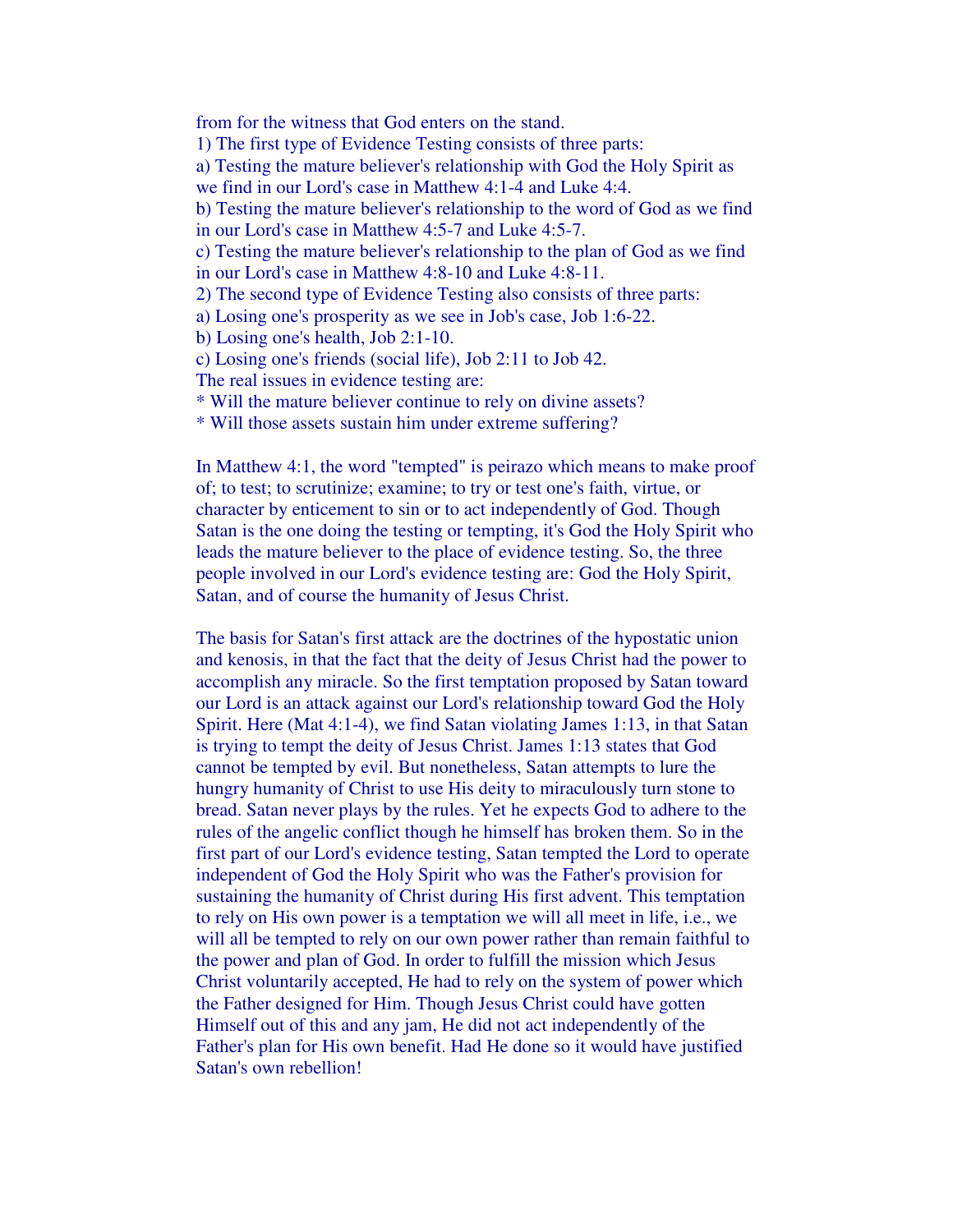The answer our Lord gave in response to the first part of His evidence testing was to quote Scripture proving that the power of Bible doctrine is greater than any miracle. In Mat 4:4 He said *"It is written, man shall not live by bread alone but by every word that proceeds out of the mouth of God."* Here He quotes a passage from Deu 8:3 of the Septuagint which describes the lifestyle of the believer. He was saying that if God could provide food for My people, the people of Israel for forty years (Exo 16:14-36), He can surely provide food for Me. The people of Israel could do nothing to satisfy their hunger just as the believer is helpless to meet his own needs especially under suffering for blessing. God promises to give you everything to sustain you in this world. The problem arises when the believer does not believe it and resorts to his own efforts thereby succumbing to Satan's offer to prove the things of this world.

So, the answer the humanity of our Lord gives Satan in verse 4 of Matthew 4 is that the metabolization of the doctrine of logistical grace is more important than the metabolization of the physical food provided by logistical grace. Or, in other words, God's grace always emphasizes the source more than the survival. In His victory over Satan in part 1 of evidence testing our Lord emphasized doctrine over experience, doctrine over emotion, and doctrine over circumstances. Of course Satan hated this answer since he would much rather see God performing miracles rather than see believers utilizing the power of Bible doctrine, the highest function in the human race! Satan hates Bible doctrine/the word of God and its teaching for two main reason:

1) 2Corinthians 2:11, it exposes his devices and schemes.< 2) 1Corinthiaans 2:16, it is the very thinking (mind) of Jesus Christ, cf John 1:1.

Whenever the believer accurately uses the word of God, he is operating in a power which comes from God and Satan hates that!

Part b, or the second part of our Lord's evidence testing issued by Satan is the test of our Lord's relationship toward the word of God, Mattheww 4:5- 7. Here Satan also quotes Scripture, but when he says **"It is written...",** he leaves out part of the verse. In so doing, he distorts the word of God through omission. The passage he quotes is Psalm 91:11-12 which is actually a song of deliverance written by Moses in reference to The Lord Jesus Christ (TLJC). In this song, mention is made of guardian angels in the case of the occurrence of accidents, "...to strike one's foot against a stone" describes an accident and the protection found in living in God's plan. This bears no relation to jumping off a 450 foot cliff as Satan's misapplication of doctrine is tempting the Lord to do claiming the angels will catch Him due to what Psalm 91:11-12 states. This is a ploy Satan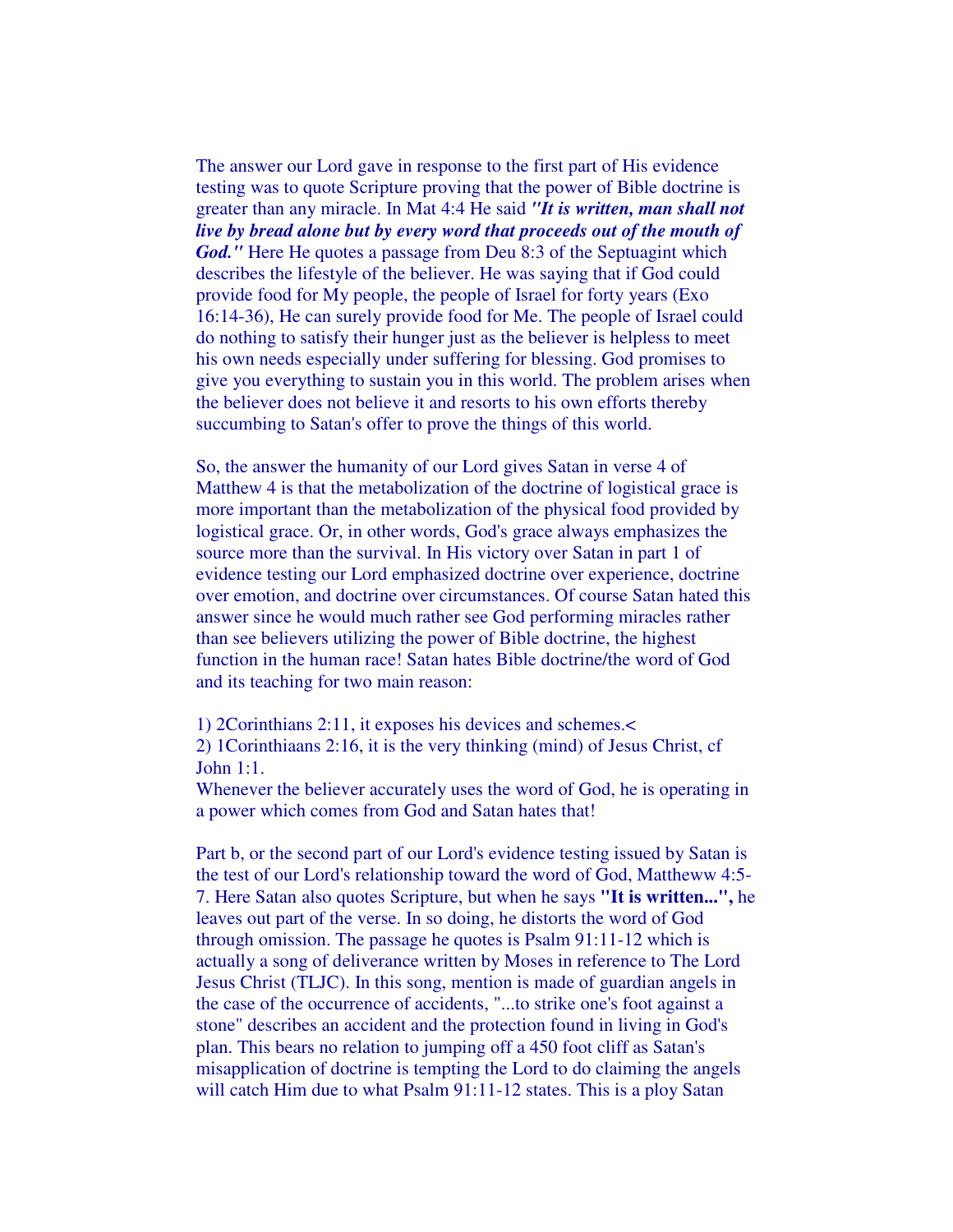often adopts, i.e., he twists Scripture and then gets ignorant believers to advance his errors. But, the humanity of Christ does not constitute an ignorant believer! You can make the Bible say anything you want to if you extract it from its context.

But with perfect self esteem our Lord had nothing to prove. He knew that to jump from a height of 450 feet would be tantamount to suicide and a definite contradiction to the plan of God for His incarnation, or for anyone's life for that matter. God does not advocate senseless, unreasonable actions, regardless of what Scripture some clever individual may misquote as an authority. The Father's plan for the incarnation never required Jesus Christ to do anything absurd. Protection in an absurd action is not proof of God's power but proof of one's stupidity. Now, in our Lord's answer to this, He again uses Scripture. In Matthew 4:7 our Lord quotes Deu 6:16 and says to Satan, You shall not put to test the Lord YOUR God." Notice He confronts Satan with the truth of Col 1:16-17, in that He, Jesus Christ, created Satan and is his creator and God. Satan loses again... on to the third and last part of our Lord's evidence testing.

Matthew 4:8-10 shows us Satan's test posed to the humanity of Christ in regard to His relationship to the plan of God. Satan was so confounded by Christ's previous answers that he completely changed his tactics in the third round. No longer would Satan mention the deity of Christ, nor would he attempt to use Scripture. Satan, as the ruler of the world, made a bona fide offer to the humanity of Christ: worship me and I will give you all the riches of the world! There are two aspects to this temptation: 1) First, avoid the purpose of the Father's plan for the incarnation and bypass the cross and I will promote you, says Satan. 2) Secondly, avoid the purpose of the Father's plan for the second advent and take the crown and kingdom now!

Satan does have the right to make this offer as he did and continues to do throughout human history... worship me (my ways which are found in this world), and I will give you the riches of this world. This is Satan's ploy to hinder believers through the offering of the things of this world. But, what follows here is Satan's desperation in a losing battle to tempt our Lord to avoid the cross and move to the crown. And, in reality, without the cross there would be no crown. The unconditional covenants to Israel demand that the Son of David return to earth as its king. Our Lord's task in the first advent was to purchase the salvation of mankind so that He might fulfill God's eternal, unconditional covenants to the Jews in the second advent, which require them to have the offering of eternal life. And, eternal life is offered only through the Lord Jesus Christ due to His expiating work on the cross. Without salvation no population would exist in Christ's eternal kingdom.